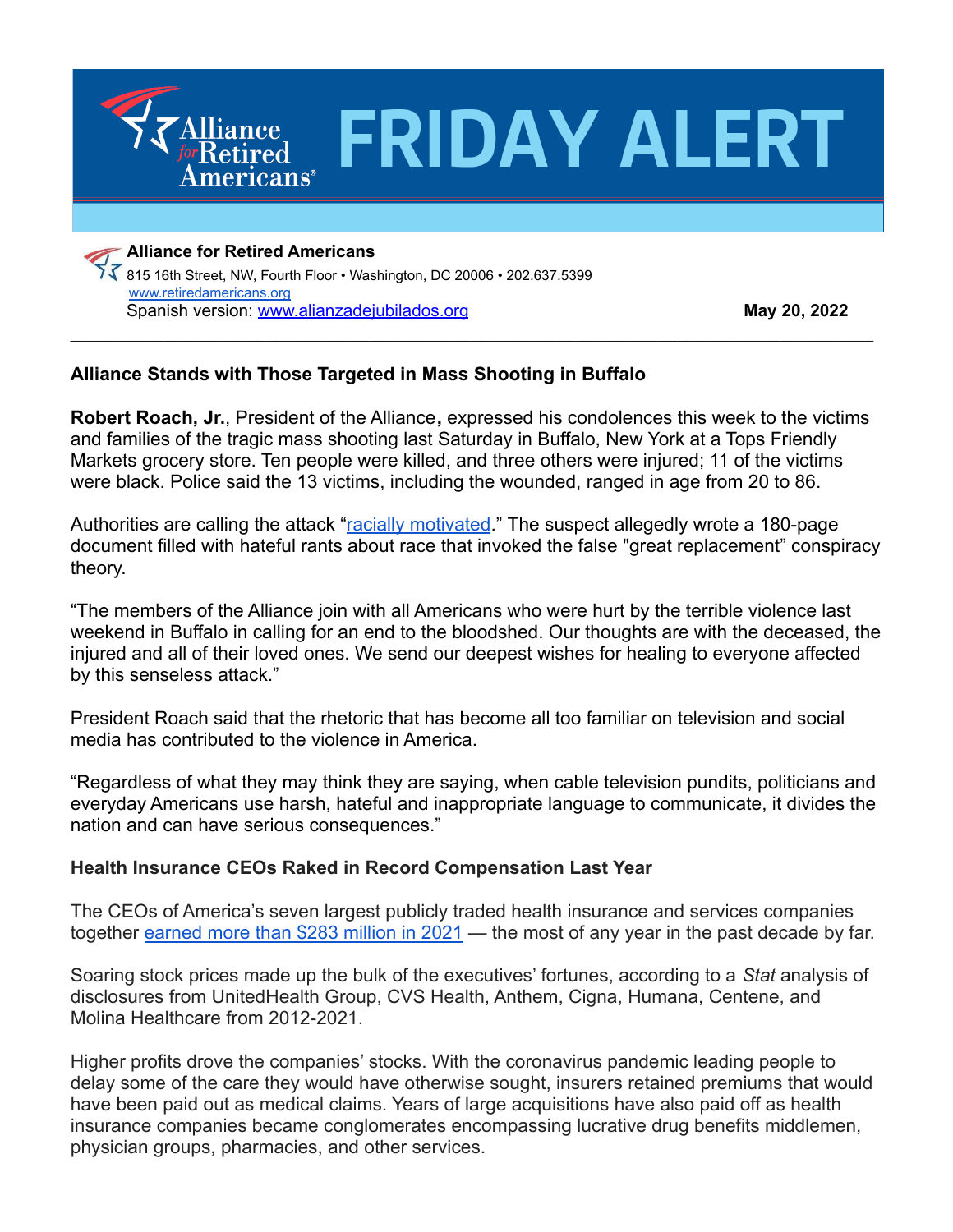Cigna CEO **David Cordani** took home more than \$91 million in 2021 and has received more than \$365 million since 2012, the most of the seven executives over the last ten years.

"The pandemic could have allowed insurers to do more to keep their prices in check," said President **Roach**. "Instead, workers, taxpayers and employers have continued to watch health care premiums soar. Insurers have an incentive to let spending and premiums keep growing, because that increases their share of the profits."

### **Join the Alliance Next Thursday for "Slam the Scam: How to Shut Down Social Security Scammers" Workshop**

In 2021, the Social Security Administration (SSA) received 568,000 reports of Social Security-related scams and victims' losses totaled more than \$63.6 million.

You can learn how to fight back and avoid being a target at a special "Slam the Scam: How to Shut Down Social Security Scammers" virtual event **Thursday, May 26 at 4 PM Eastern time**. An SSA official will lead a workshop on how to shut down Social Security/government impostor scams effectively and learn how to spot the latest rip-offs.

### **Please click [here](https://retiredamericans-org.zoom.us/meeting/register/tZUvce2qrTsqHdCATKJtzGywRe9saojCtCXc) to RSVP for this free, one-hour online workshop.**



"Scammers frequently target older Americans," said **Richard Fiesta**, Executive Director of the Alliance. "This training is an opportunity to learn how to identify and stop the criminals trying to steal your hard-earned money."

An email with a link to join the session will be sent to those who sign up 24 hours before the session.

Questions? Email **Maureen Dunn**, Director of Field Mobilization for the Alliance, at [mdunn@retiredamericans.org](mailto:mdunn@retiredamericans.org).

## **CMS Unveils Updated, More User-Friendly Medicare Website**

On Wednesday the Centers for Medicare & Medicaid Services (CMS) unveiled several updates to the [Medicare.gov](http://www.medicare.gov) website, designed to make it easier to navigate and access information to compare health and drug coverage and find providers.

The updated website features timely messages on the homepage and highlights the information most often sought by Medicare beneficiaries, people nearing Medicare eligibility, and their families.

This week's improvements also add more detailed pricing information about Medicare Supplement Insurance (Medigap) Policies that give individuals the information they need to compare Medigap plans, which supplement traditional Medicare benefits.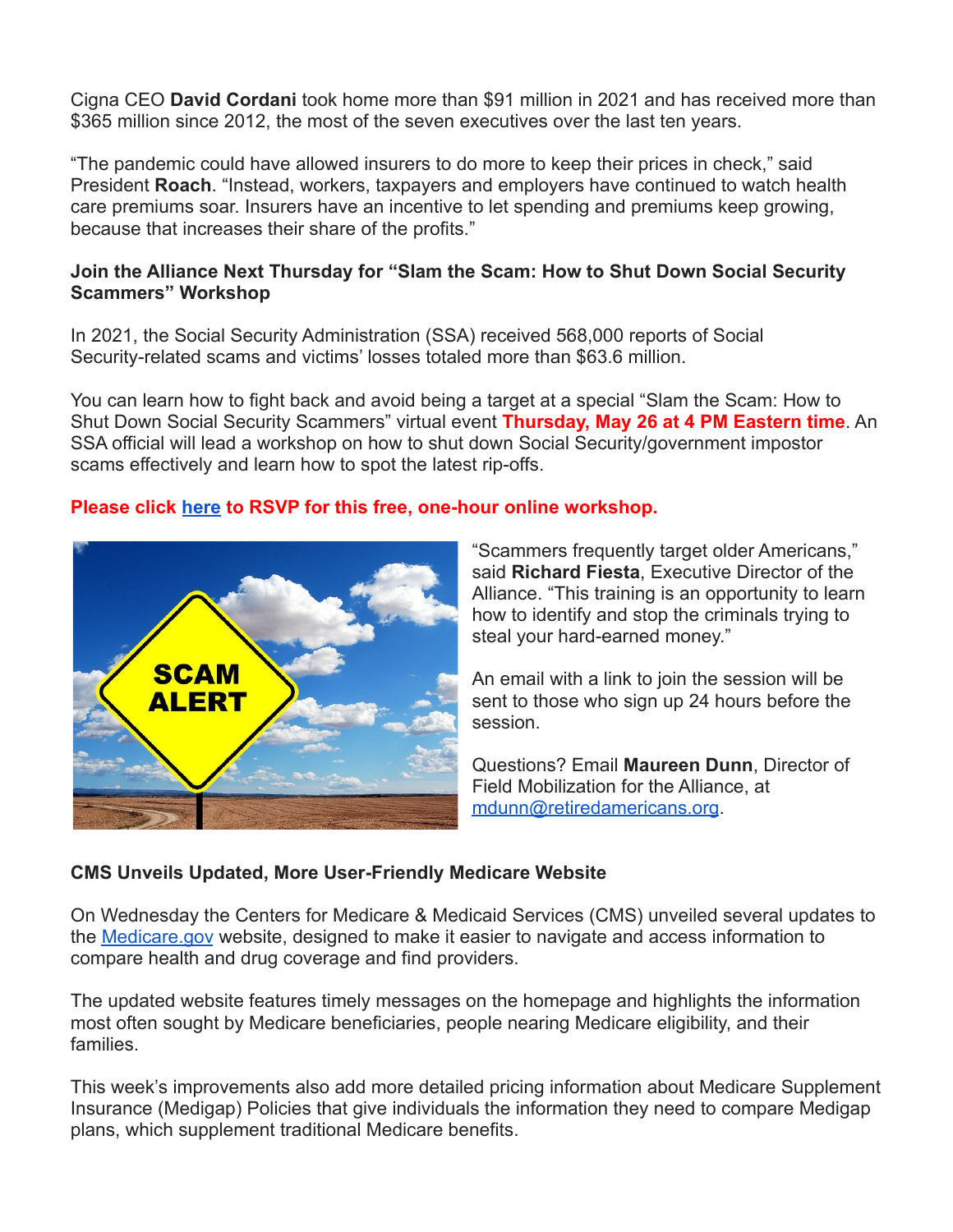"We applaud all efforts to make it easier for people to understand their Medicare benefits and then make choices based on what they've learned," said **Joseph Peters, Jr.**, Secretary-Treasurer of the Alliance.

#### *Kaiser Health News***: Why Won't More Older Americans Get Their Covid Booster? By Liz Szabo**

Even as top U.S. health officials say it's time America [learns to live](https://khn.org/news/article/watch-californias-top-health-adviser-on-learning-to-live-with-covid/) with the coronavirus, a chorus of leading researchers say faulty messaging on booster shots has left millions of older people at serious risk.

Approximately 1 in 3 Americans 65 and older who completed their initial vaccination round still have not received a first booster shot, according to the Centers for Disease Control and Prevention. The numbers have dismayed researchers, who note this age group continues to be at the highest risk for serious illness and death from covid-19.

# Southeastern US Lags in Covid Boosters for Adults 65+

The share of people 65 and older who completed their initial vaccination course but have yet to receive their first booster shot ranges widely by state.



Note: North Carolina officials say the state's booster rates are higher than Centers for Disease Control and Prevention data indicates because of data-sharing problems. KHN Source: U.S. Centers for Disease Control and Prevention Credit: Phillip Reese for KHN

People 65 and older account for about 75% of U.S. covid deaths. And some risk persists, even for seniors who have completed an initial two-dose series of the Moderna or Pfizer vaccine or gotten